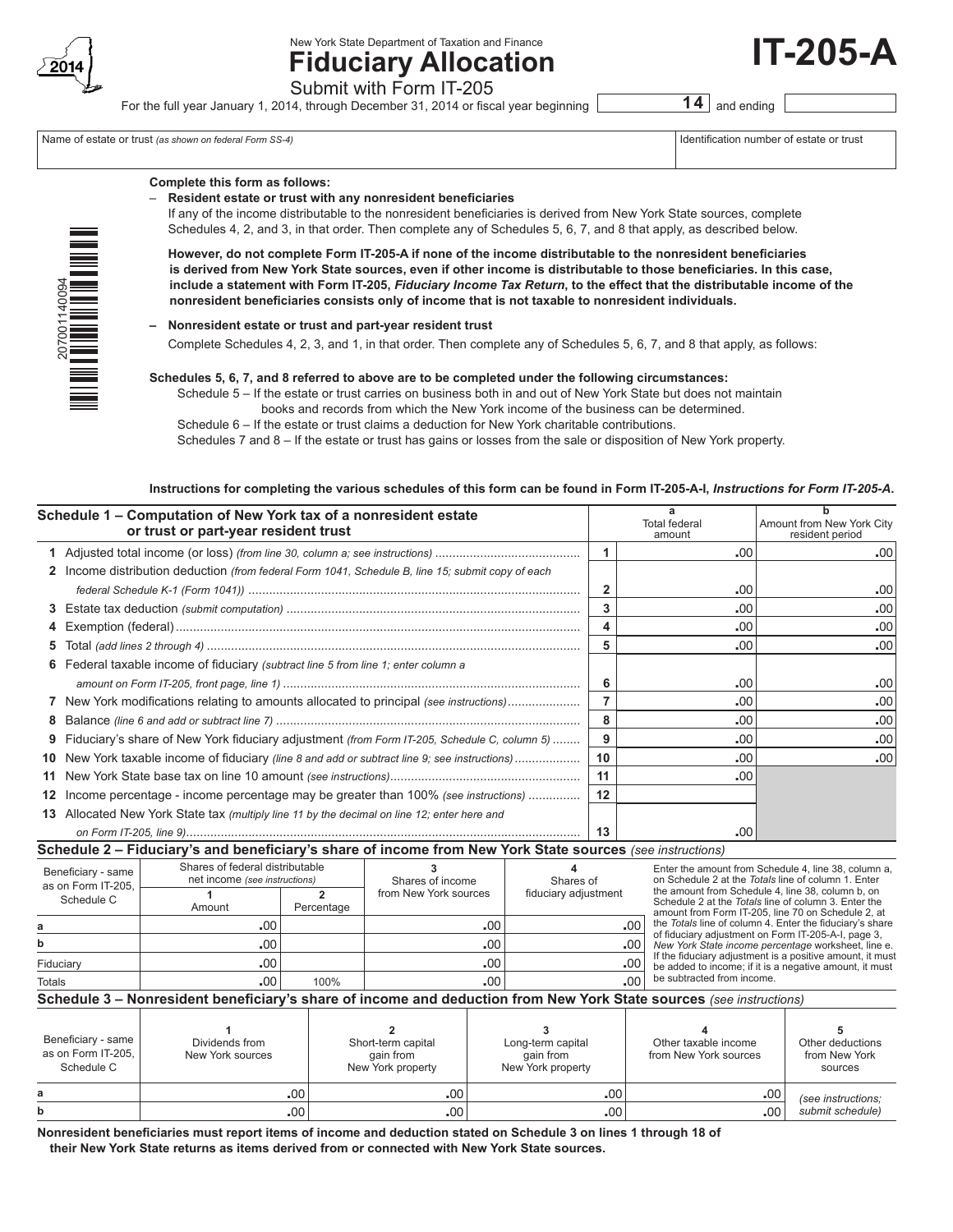# **Page 2** of 4 **IT-205-A** (2014)

## **Schedule 4 – Details of federal distributable net income and amounts from New York State sources** *(see instructions)*

|                   |    | Lines 14 through 30, column a are similar to entries<br>on federal Form 1041, page 1. |    | a - Federal amount | $b -$ Amount of column a<br>from New York sources | $c -$ Amount of column a<br>for New York City<br>resident period | $d -$ Amount of column a<br>for Yonkers<br>resident period |
|-------------------|----|---------------------------------------------------------------------------------------|----|--------------------|---------------------------------------------------|------------------------------------------------------------------|------------------------------------------------------------|
|                   |    |                                                                                       | 14 | .00                | .00                                               | .00                                                              | .00                                                        |
|                   | 15 |                                                                                       | 15 | .00                | .00                                               | .00                                                              | .00                                                        |
|                   | 16 | Business income (or loss) (submit copy of federal                                     |    |                    |                                                   |                                                                  |                                                            |
|                   |    | Schedule C or C-EZ, Form 1040)                                                        | 16 | .00                | .00                                               | .00                                                              | .00                                                        |
|                   |    | 17 Capital gain (or loss) (submit copy of federal                                     |    |                    |                                                   |                                                                  |                                                            |
|                   |    |                                                                                       | 17 | .00                | .00                                               | .00                                                              | .00                                                        |
|                   |    | 18 Rents, royalties, partnerships, other estates and trusts,                          |    |                    |                                                   |                                                                  |                                                            |
| Income            |    | etc. (submit copy of federal Schedule E, Form 1040)                                   | 18 | .00                | .00                                               | .00                                                              | .00                                                        |
|                   |    | <b>19</b> Farm income (or loss) (submit copy of federal                               |    |                    |                                                   |                                                                  |                                                            |
|                   |    |                                                                                       | 19 | .00                | .00                                               | .00                                                              | .00                                                        |
|                   | 20 | Ordinary gain (or loss) (submit federal Form 4797)                                    | 20 | .00                | .00                                               | .00                                                              | .00                                                        |
|                   | 21 | Other income (state nature of income)                                                 | 21 | .00                | .00                                               | .00                                                              | .00                                                        |
|                   | 22 | Total income (add lines 14 through 21; enter column a                                 |    |                    |                                                   |                                                                  |                                                            |
|                   |    | amount on Form IT-205, front page, item A)                                            | 22 | .00                | .00                                               | .00                                                              | .00                                                        |
|                   | 23 |                                                                                       | 23 | .00                | .00                                               | .00                                                              |                                                            |
|                   | 24 |                                                                                       | 24 | .00                | .00                                               | .00                                                              |                                                            |
|                   |    |                                                                                       | 25 | .00                | .00                                               | .00                                                              |                                                            |
|                   |    |                                                                                       | 26 | .00                | .00                                               | .00                                                              |                                                            |
| <b>Deductions</b> |    | 27 Attorney's, accountant's, and return preparer's fees                               | 27 | .00                | .00                                               | .00                                                              |                                                            |
|                   |    | 28 Other deductions (submit schedule; see instructions)                               | 28 | .00                | .00                                               | .00                                                              |                                                            |
|                   | 29 |                                                                                       | 29 | .00                | .00                                               | .00                                                              |                                                            |
|                   |    | 30 Adjusted total income (or loss) (subtract line 29 from line 22)                    | 30 | .00                | .00                                               | .00                                                              |                                                            |

Lines 31 through 38, column a, are similar to entries on federal Form 1041, Schedule B.

| 31 |                                                         | 31 | .00 | .00 | .00 |
|----|---------------------------------------------------------|----|-----|-----|-----|
| 32 | Net gain shown on Schedule 7, line 75, column 1         |    |     |     |     |
|    |                                                         | 32 | .00 | .00 | .00 |
| 33 | Enter the sum of lines 52 and 55 from Schedule 6        | 33 | .00 | .00 | .00 |
| 34 | Short-term capital gain included on Schedule 6, line 47 | 34 | .00 | .00 | .00 |
| 35 | If amount on line 17 above is a capital loss, enter     |    |     |     |     |
|    | amount here (as a positive figure)                      | 35 | .00 | .00 | .00 |
| 36 |                                                         | 36 | .00 | .00 | .00 |
| 37 | If amount on line 17 above is a capital gain, enter     |    |     |     |     |
|    |                                                         | 37 | .00 | .00 | .00 |
| 38 | Distributable net income (subtract line 37 from         |    |     |     |     |
|    | line 36) - Enter column a amount as total of            |    |     |     |     |
|    | Schedule 2, column 1 and enter column b                 |    |     |     |     |
|    | amount on Schedule 2, column 3, Totals line             | 38 | .00 | .00 | .00 |

**Schedule 5 – Formula basis allocation of business income. Complete if business is carried on both in and out of New York State** *(submit list giving locations and descriptions of all places, both in and out of New York State, where you carry on business).*

|    | Items used as factors                                                                                                             |    | Totals - in and out of<br>New York State | New York State<br>amounts |     |                   |
|----|-----------------------------------------------------------------------------------------------------------------------------------|----|------------------------------------------|---------------------------|-----|-------------------|
|    | <b>Property percentage</b> (see instructions)                                                                                     |    |                                          |                           |     | Percent           |
| 39 |                                                                                                                                   | 39 | .00                                      |                           | .00 | column 2          |
| 40 |                                                                                                                                   | 40 | .00                                      |                           | .00 | is of<br>column 1 |
| 41 |                                                                                                                                   | 41 | .00                                      |                           | .00 |                   |
| 42 | Property percentage (add lines 39, 40, and 41; see instructions)                                                                  | 42 | .00                                      |                           | .00 |                   |
| 43 |                                                                                                                                   | 43 | .00.                                     |                           | .00 | $\%$              |
| 44 |                                                                                                                                   | 44 | .00                                      |                           | .00 | %                 |
| 45 |                                                                                                                                   |    |                                          |                           | 45  | $\frac{0}{0}$     |
| 46 | <b>Business allocation percentage</b> (divide total percentage on line 45 by 3 or by actual number of percentages if less than 3) |    |                                          |                           | 46  | $\%$              |

To determine the amounts from New York State sources in Schedule 4, column b, apply the percentage on line 46 in the manner shown below to each item of income or deduction that is both reported in Schedule 4, column a, and required to be allocated. From line number  $\frac{100}{2} \times \frac{00}{2} \times \frac{00}{2} \times \frac{00}{2} \times \frac{00}{2} \times \frac{00}{2} \times \frac{00}{2} \times \frac{00}{2} \times \frac{00}{2} \times \frac{00}{2} \times \frac{00}{2} \times \frac{00}{2} \times \frac{00}{2} \times \frac{00}{2} \times \frac{00}{2} \times \frac{00}{2} \times \frac{00}{2} \times \frac{00}{2} \times \frac{00}{2} \times \frac{00}{2} \times \frac$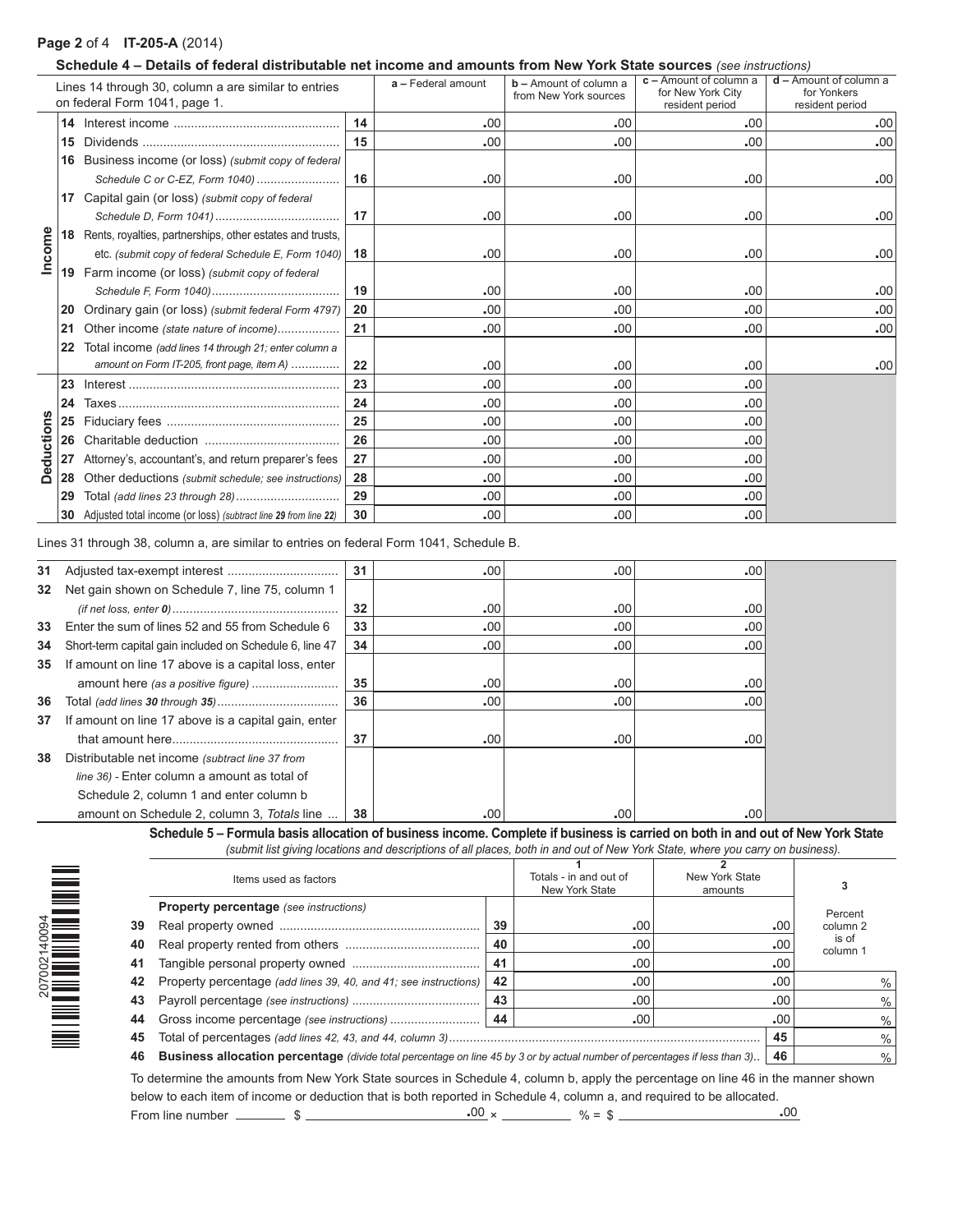#### **Schedule 6 – Computation of New York charitable deduction**

| 47 | Amounts paid or permanently set aside for New York charitable purposes from gross income (see instructions)           |    |     | 47 | .00. |
|----|-----------------------------------------------------------------------------------------------------------------------|----|-----|----|------|
|    |                                                                                                                       |    |     |    |      |
| 48 | Tax-exempt income from sources outside New York State allocable                                                       |    |     |    |      |
|    |                                                                                                                       | 48 | .00 |    |      |
|    |                                                                                                                       |    |     |    |      |
|    |                                                                                                                       |    |     |    |      |
|    | (Complete lines 49 through 52 below only if gain on line 74, column 2,                                                |    |     |    |      |
|    | exceeds loss on line 73, column 2.)                                                                                   |    |     |    |      |
| 49 |                                                                                                                       | 49 | .00 |    |      |
| 50 |                                                                                                                       | 50 | .00 |    |      |
|    |                                                                                                                       |    |     |    |      |
| 51 |                                                                                                                       | 51 | .00 |    |      |
| 52 |                                                                                                                       |    | .00 |    |      |
| 53 |                                                                                                                       |    |     | 53 | .00  |
| 54 |                                                                                                                       |    |     | 54 | .00  |
| 55 | Capital gains for the tax year allocated to corpus and paid or permanently set aside for New York charitable purposes |    |     | 55 | .00  |
| 56 |                                                                                                                       |    |     | 56 | .00  |
| 57 | Section 1202 exclusion allocable to capital gains paid or permanently set aside for New York charitable purposes      |    |     | 57 | .00  |
| 58 |                                                                                                                       |    |     | 58 | .00. |

**Schedule 7 – Capital gains and losses from sales or exchanges of New York capital assets** *(see instructions concerning tangible and intangible personal property carried as business assets)*

### **Part 1 – Short-term capital gains and losses – assets of New York property held one year or less**

|    | Kind of property and description<br>(if necessary, submit statement of descriptive<br>details not shown below) | Date acquired<br>$(mm$ -dd- $vyyy)$ | Date sold<br>$(mm$ -dd- $vyyy)$ | Gross sales<br>price | Federal cost or<br>other basis, plus<br>expense of sale |     | Gain (or loss)<br>(d minus e) |
|----|----------------------------------------------------------------------------------------------------------------|-------------------------------------|---------------------------------|----------------------|---------------------------------------------------------|-----|-------------------------------|
| 59 |                                                                                                                |                                     |                                 | .00                  |                                                         | .00 | .00                           |
|    |                                                                                                                |                                     |                                 | .00                  |                                                         | .00 | .00                           |
|    |                                                                                                                |                                     |                                 | .00                  |                                                         | .00 | .00                           |
| 60 |                                                                                                                |                                     |                                 |                      |                                                         | 60  | .00                           |
| 61 | Net short-term gain (or loss) from New York property derived from partnerships, S corporations, and            |                                     |                                 |                      |                                                         |     |                               |
|    |                                                                                                                |                                     |                                 |                      |                                                         | 61  | .00                           |
| 62 |                                                                                                                |                                     |                                 |                      |                                                         | 62  | .00                           |
| 63 |                                                                                                                |                                     |                                 |                      |                                                         |     | .00                           |
| 64 |                                                                                                                |                                     |                                 |                      |                                                         | 64  | .00                           |

### **Part 2 – Long-term capital gains and losses – assets of New York property held more than one year**

| 65 |                                                                                                    |    | .00 |     | .00 | .00           |
|----|----------------------------------------------------------------------------------------------------|----|-----|-----|-----|---------------|
|    |                                                                                                    |    | .00 | .00 |     | .00           |
|    |                                                                                                    |    | .00 |     | .00 | $.00^{\circ}$ |
| 66 |                                                                                                    |    |     | 66  |     | -00           |
| 67 | Net long-term gain (or loss) from New York property derived from partnerships, S corporations, and |    |     |     |     |               |
|    |                                                                                                    |    |     | 67  |     | -00           |
|    |                                                                                                    |    |     | 68  |     | .00           |
| 69 |                                                                                                    |    |     | 69  |     | .00           |
|    |                                                                                                    | 70 |     | .00 |     |               |
|    |                                                                                                    | 71 |     | .00 |     |               |
|    |                                                                                                    |    |     | 72  |     | .00           |

#### **Part 3 – Summary of Parts 1 and 2**

|    |                                                                    |    | <b>1 –</b> Beneficiaries | $2 -$ Fiduciary | $3 - Total$      |
|----|--------------------------------------------------------------------|----|--------------------------|-----------------|------------------|
| 73 | Net short-term gain (or loss) from line 64, column f, above  73    |    | .00                      | .00             | .00 <sup>1</sup> |
|    | 74 Net long-term gain (or loss) from line 72, column f, above  74  |    | .00                      | .00             | .00 <sup>1</sup> |
| 75 | Total net gain (or loss) (line 73 and add or subtract line 74)  75 |    | -00                      | .00             | .00 <sup>1</sup> |
|    |                                                                    | -- | $\cdots$<br>$\sim$       | $- -$           |                  |

Enter on Schedule 4, line 17, column b, the net gain shown on line 75, column 3, above. If line 75, column 3, above is a net loss, see instructions.